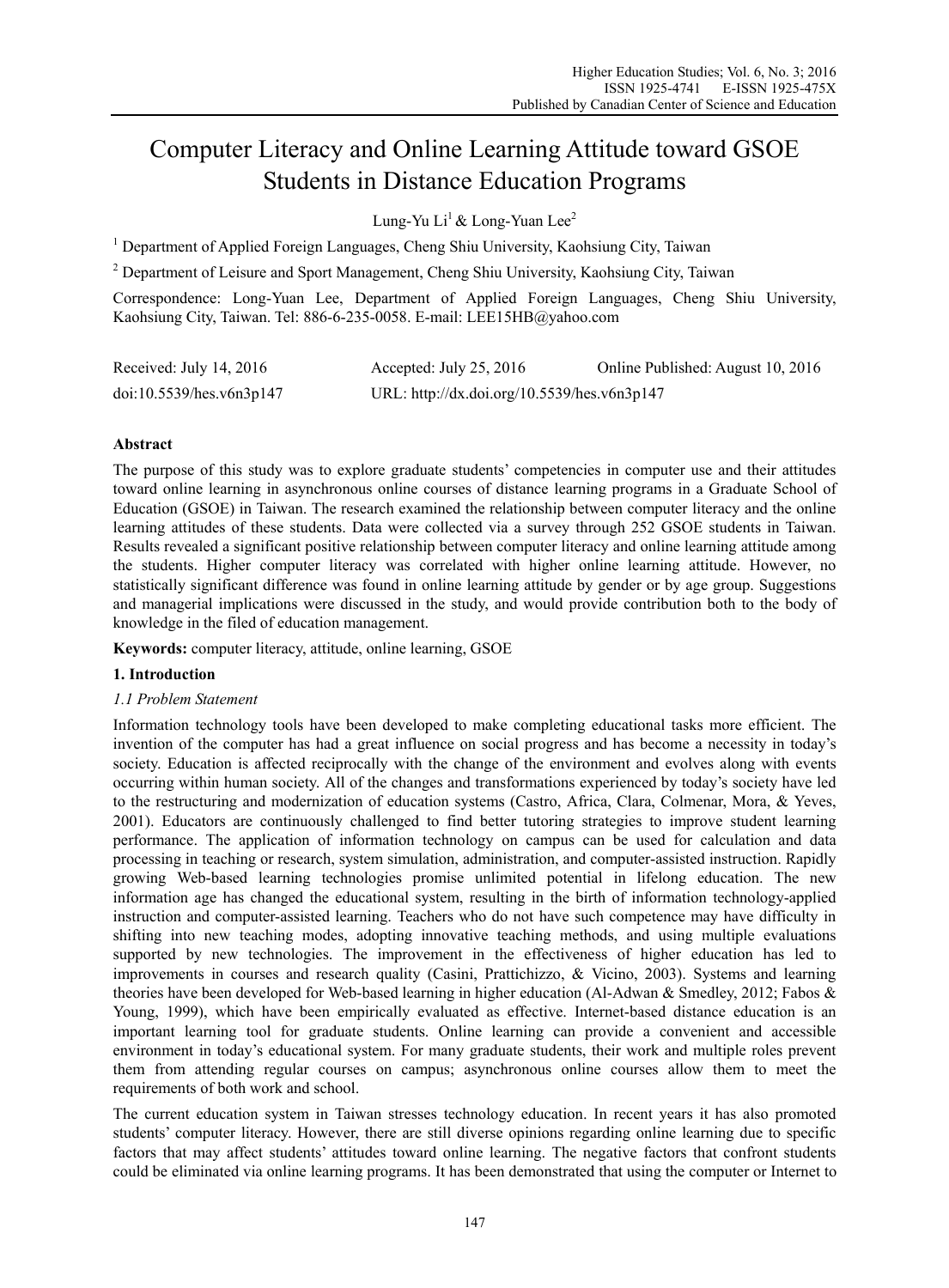learn is valuable (Hobbs, 2002). It is therefore important to explore the factors that directly or indirectly affect the relationship between personal computer literacy and online learning attitudes. Students who are accustomed to traditional classroom instruction methods demonstrated different attitudes when facing educational activities on a computer via a network (Allen, Bourhis, Burrell, & Mabry, 2002). The lack of computer literacy was also a reason that students rejected or gave up on online courses. Many studies have been conducted regarding attitudes toward online learning based on students' personal backgrounds (e.g., gender, major) or have focused on the relationship between learning efficiency and attitudes toward online learning (Chen, 2005; Richard, Overbaugh, & Shin, 2006). However, those studies lacked a discussion of the factors that affected the relationship between student's personal computer literacy and his/her online learning attitudes. In fact, the online learning attitude of students has been shown to be impacted by both the personal profile and the diversity of computer literacy (Sanders, Morrison Shetler, & Alison, 2001).

# *1.2 Purpose of Study*

The advance in IT has improved the quality of research and benefits to graduate students in higher education. To accept the implementation of information technology into education and recent policies regarding technology in education, graduate students must have or acquire sufficient computer literacy and develop an ability to apply computers in education. Since Graduate School Of Education (GSOE) students will play an important role in the field of education in the future, it is critical to integrate IT in education, particularly in online learning. It is also important that graduate students be able to apply IT in education via efficient and effective educational resources. Therefore, the purpose of this study was to explore factors that affected graduate students' computer literacy and online learning attitudes. In addition, the study examined whether there was a relationship between graduate students' computer literacy and the online learning attitudes toward students who were engaged in higher education. It is important to determine whether knowledge and competence in technology played a role in improving the field of education. The results of this study will help to determine whether the current computer knowledge of students in GSOE colleges is adequate and identify their preferences for using the computer. The results will be used to inform education decision makers as they provide access to computer-based instruction.

#### **2. Literature Review**

### *2.1 Computer Literacy*

Computer literacy is the basic condition for technology learning environment. With the rapid increase in technological development, the need for students and teachers with requisite skills grows. Teachers with rich technology experience and ability in areas such as instructional technology application have helped students in need of advancing computer literacy via technology and using technology as a teaching tool (Jou & Wu, 2012; Anderson & Petch Hogan, 2001). Due to nature differences and cultural influences, gender plays a major role in the field of mathematics and technology. There could be some discrepancy in computer knowledge between males and females. Her (1999) found that male teachers had better Internet knowledge, Internet information usage behavior, and Internet attitudes than did female teachers. Male graduate students showed more positive attitudes toward computers and higher computer literacy than did females. It was also found that different age group had different social cultural backgrounds; therefore, some discrepancy in computer literacy could exist. Jayasuriya and Chapman (1997) identified elderly users were inferior to younger users in document processing and file management. Younger instructors showed higher computer proficiency than older instructors. Lai (2002) found that teachers under the age of 30 had a more positive view than did those over the age of 30.

In addition, computer literacy correlates with computer ownership, time spent using computers, and number of computer-related courses taken. Shih (2000) indicated that more hours of computer use and time online resulted in stronger computer attitudes and achievement. Huang (2001) found that more online hours among senior high students resulted in higher Internet literacy. Computer experience with technology also facilitates acquisition of skills (Jayasuriya & Chapman, 1997). Shih (2000) found that junior high students with richer computer experiences displayed better computer learning attitudes and higher achievement. Similar results have been reported; for example, students with more off-campus computer sources, Internet experience, computer learning experience, and participation in computer clubs displayed higher computer literacy levels (Al-Adwan & Smedley, 2012; Tsai, 2002).

#### *2.2 Factors Influencing Online Learning*

Aversion to computers often results in an unwillingness to participate in online learning (Kenny, 2000; Billings, Ward, & Penton Cooper, 2001). Lack of computer skills, emotions, and attitudes inhibit willingness to use information technology. Researchers found that personal attitude toward distance learning influences online learning (Simonson, Smaldino, Albright, & Zyacek, 1999). Learners often develop a most effective learning style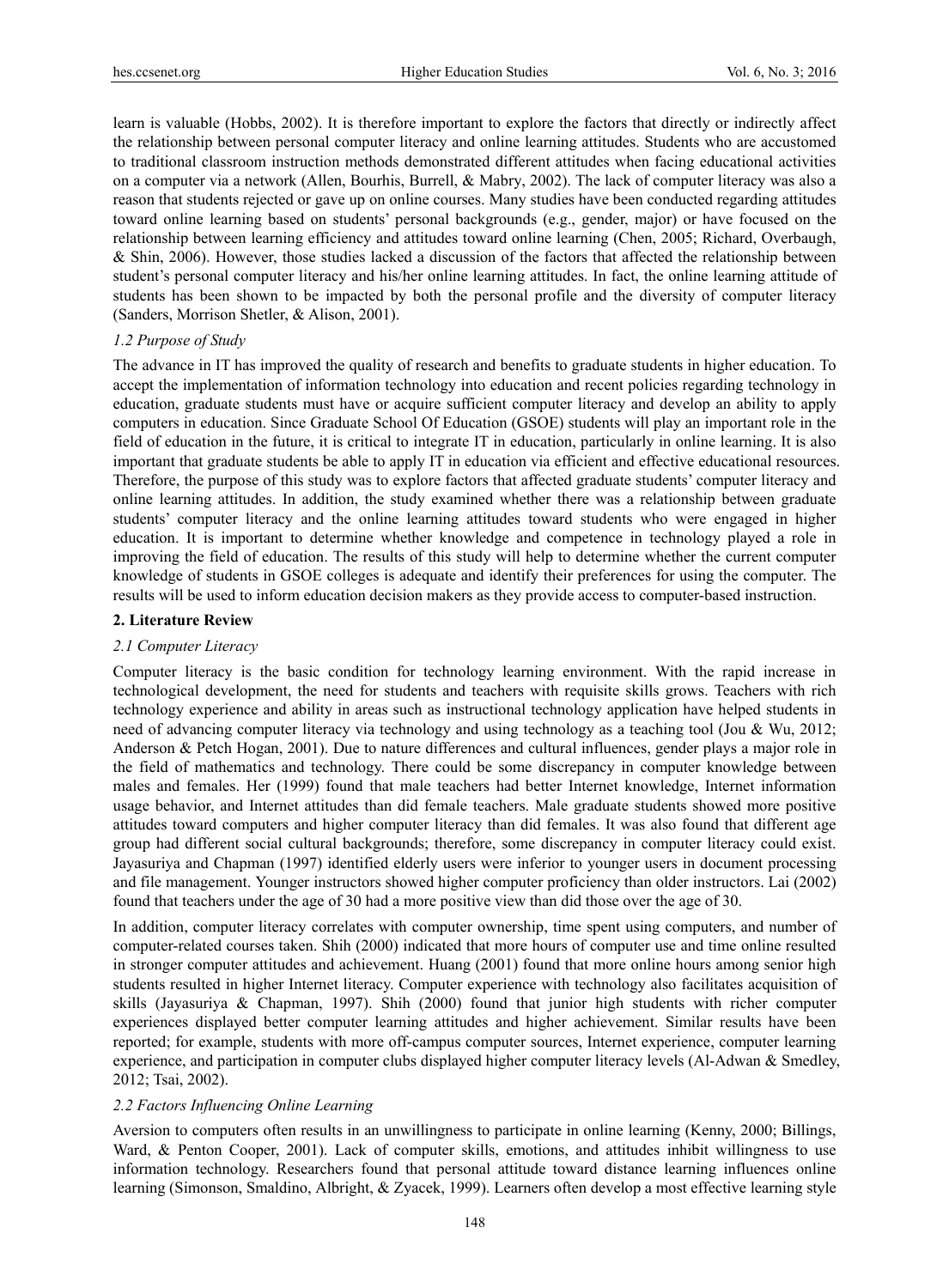when they face a new learning experience. Learning style also affects online learning (Federico, 2000; Terrell, 2002). Dillon and Gabbard (1998) reported that personal attributes such as ability, activity or passivity, independence or dependence, and deep or shallow processing influenced online learning. The interactivity of online learning circumstances has been in doubt due to its asynchronous features. Online learners may feel isolated, absent, and detached from Web interaction, and they may simply avoid it (Haythornthwaite, Kazmer, & Robins, 2000). In addition, students' self-learning progress will be ascertained by the instructor, and the assessment of the task schedule of each group should be presented publicly; this can address insufficient interactivity between peers (Jou & Wu, 2012; Lee & Chen, 2000).

Distance education diversifies information dissemination and learning process via advanced software and hardware. Learners can select their own learning pattern (Jou & Wu, 2012; Williams, Paprock, & Covington, 1999). Empirical studies have identified various perspectives regarding advantages of online learning. Online learning features quick information circulation, unrestricted time or space limits, respect for personal privacy, a fair learning opportunity, aptitude for instructional management, horizontal communication, and two-way communication (Lin & Cheng, 2001). Collins, Buhalis and Peters (2003) reported that online learning saves time by being available at different places and times; it can also be less expensive than hiring a professional. The cost of traditional training can be reduced by 50% to 70% by replacing it with online learning (Urdan & Weggen, 2000). Chiang's (2002) study concluded that the hypermedia system, by breaking the assertive and uniform instructional fashion, allows learners to take courses in accordance with personal requirements or interests. However, Chou, Sun and Ju (2000) found that online learning was impeded when students lacked self-discipline, when online materials were too complicated, or when students could not match the pace of the course curriculum. It is difficult to develop self-confidence and cultivate good relationships in the absence of face-to-face communication.

### *2.3 Attitudes toward Online Learning*

The success or failure of learning depends on the learner's attitude. Positive attitudes increase learning aspiration, atmosphere management, and activity processes. Attitude influences individual specific likes or dislikes toward matters and events. Through the process of learning, emotions and behaviors and likes and dislikes are expressed; then attitudes are formed (Wu, 1998). Attitudes affect learning interest and produce either active participation or passive resistance. Online learning attitudes result from attitudes toward computer usage, and computer usage results from attitudes toward the computer. Huang (2000) suggested that computer attitude research should focus on the operation, perceptions, and perspectives of users. Cobb and Mueller (1998) indicated that some students reported that online learning allowed more time for learning activities and those interactions with peers and teachers diminished accordingly. Unfamiliarity with and anxiety toward computer technology also contributed to reluctance to take online courses. Most students in his study had a positive attitude to online learning and expressed more interest in online learning than in traditional classroom learning. Learning aspiration had been raised after the acceptance of online learning; while more peer interaction and more active learning attitude were found to be the result of online learning.

### **3. Methodology**

A quantitative research survey was administered by using Likert-type response choices. The questionnaire consisted of 6 demographic questions, 10 questions using a Likert-type scale to obtain a score that reflected the student's computer literacy, and 10 questions using a Likert-type scale to obtain a score that reflected the student's online learning attitude. A composite score was derived from the responses to these items. Possible mean scores on computer literacy and attitude toward online learning ranged from 10 to 50. A higher score indicated better literacy in computer use and a lower score indicated poorer literacy, while a higher score indicated a more positive attitude toward online learning in asynchronous online courses and a lower score indicated a more negative attitude toward online learning in asynchronous online courses. Data were computed using *t*-test, one-way ANOVA, Pearson's correlation and discriminate analysis to evaluate the results of the survey responses. The population studied was full-time graduate students in master's degree programs in Taiwan's GSOEs. A total of 400 questionnaires were distributed and 326 questionnaires were returned. 252 questionnaires were considered effective for further analysis. The response rate was 63%.

### **4. Results**

#### *4.1 Subject Characteristics*

The subjects of the study were purposively chosen form six universities, who enrolled in Graduate School of Education. A total of 252 respondents were finally effectively used for data analysis. For the subject characteristics, about 69.84% of the respondents were females  $(n=176)$ , while 76 were males  $(n=30.16\%)$ . The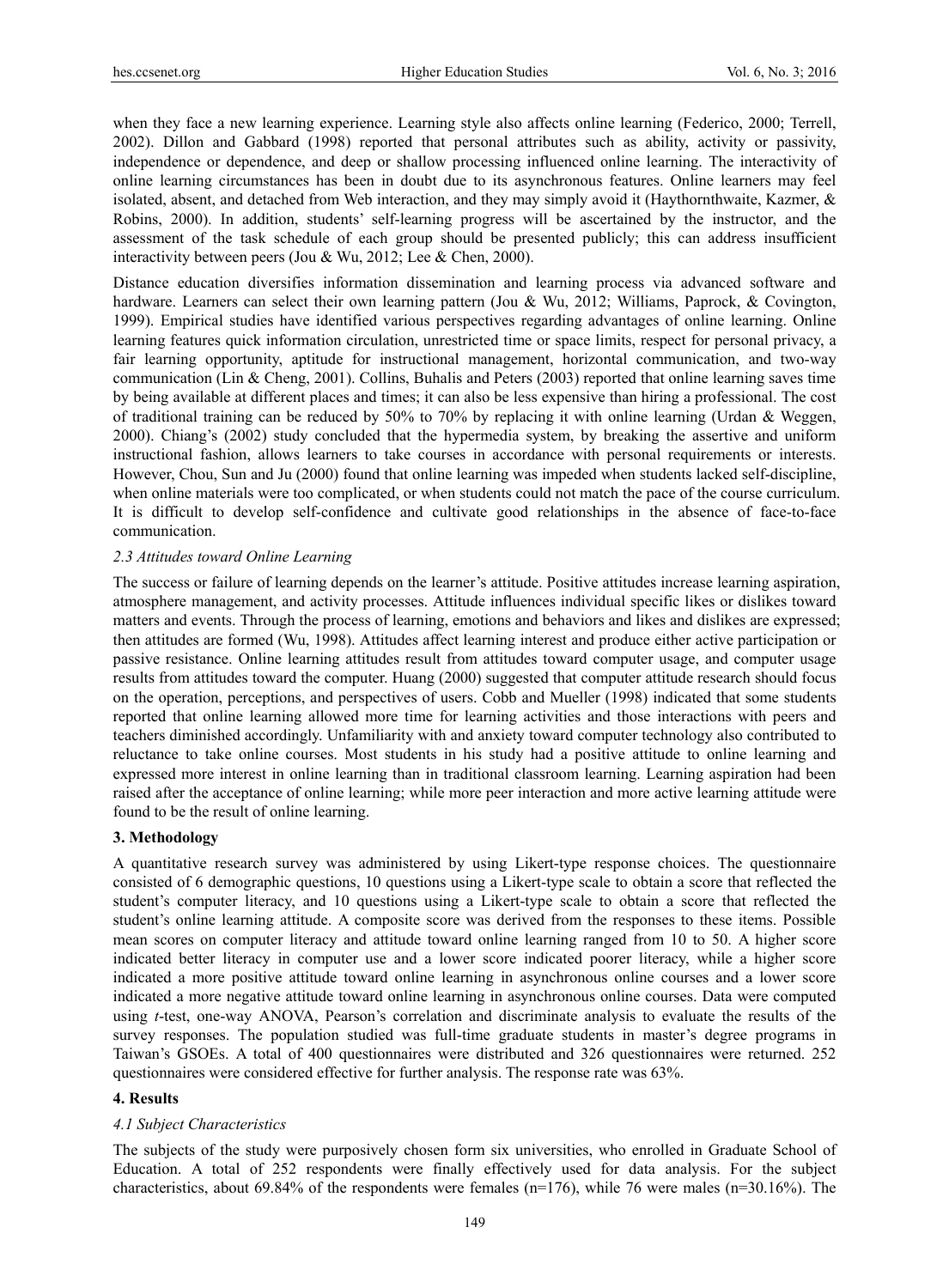age distribution indicated that  $65.48\%$  were ages  $21~30$  (n=165),  $20.63\%$  were  $31~40$  (n=52), 11.11% were  $41~50$  (n=28), and 2.78% were  $51~60$  (n=7). With regard to first time of computer lesson, 78 (31%) were in College, while 174 (69%) have had computer lesson in Elementary, Middle and High school. For hours of daily computer use, the average hour of the sample was 5.25 hour per day. The majority of respondents indicated 3~5 hours (n=116, 46%), following by 6~10 hours (n=78, 31%), less than 2 hours (n=42, 16.7%), and more than 11 hours (n=16, 6.3%). However, for hours of daily Internet use, the average was 4.10 hours, while 98 (38.9%) responded 3~5 hours and 95 (37.7%) were less than 2 hours. Finally, 60.7% (n=153) indicated they had online course experience before.

# *4.2 Descriptive Statistics*

Results showed that most students considered themselves to have lower levels of competence in using Microsoft Excel but most considered them competent in management of e-mail. The lower scores related to the respondent's competency in Microsoft Word (M=4.55; SD=0.53), PowerPoint (M=4.42; SD=0.60), and Excel (M=3.91; SD=0.88); however, higher scores in basic computer operations (M=4.65; SD=0.51) and in managing e-mail (M=4.71; SD=0.45).

On the other hand, results indicated that most students felt isolated from instructors and classmates in online learning but they considered that online learning offered them more time at their convenience, to learn with confidence. The highest score related to attitude toward online learning was whether online learning offers flexible time to learn  $(M=3.93, SD=0.87)$ , while the lower scores were whether online learning provides interaction with teachers or classmates via the Internet  $(M=3.38, SD=1.01)$  and whether online learning leads to feelings of isolation from instructors and classmates (M=2.78, SD=1.02).

# *4.3 Reliability and Validity*

To examine the validity, the current study utilized Exploratory Factor Analysis (EFA) to examine the underlying dimensions of computer literacy and online learning attitude. The principal component analysis were used to extract the principal components, selecting components with an eigenvalue greater than 1, using the varimax rotation procedure, and all variables with an extraction of greater than 0.50, and without double loading cross factors. The KMO for the computer literacy construct was 0.876, and 0.816 for the online learning attitude construct. In addition, the approximate chi-square in the Bartlett's Test of Sphericity for computer literacy construct was chi-squre=1154.474, df=45, sig.=.000 and chi-squre=643.875, df=45, sig.=.000 for the online learning attitude construct. Both reached the level of significance, indicating they were adequate for the factor analysis. Two principal factors were extracted for computer literacy construct, which explained 60.84% of total variance, with 49.65% of variance for "tool assistance" and 11.19% of variance for "file management", respectively. And, three principal factors were extracted for online learning attitude, which explained 60.59% of total variance, with 36.72% of variance for "learning efficiency", 13.77% of variance for "class interaction", and 10.10% of variance for "work loading", respectively. Overall, the values of each factor were above the suggested value of 0.5, which met the least requirement and had convergent validity.

Cronbach's alphas were calculated to ensure internal consistency of the scales. In this study, Cronbach's alpha estimates for the two dimensions of computer literacy construct were "tool assistance" .783 and "file management" .820. For online learning attitude construct, three dimensions were included, "learning efficiency", "class interaction", and "work loading", with Cronbach's alphas of .705, .711 and .814, respectively. All scores were well above 0.70, which meet the minimum acceptable level (Nunnally & Bernstein, 1994).

# *4.4 T-test and ANOVA*

A *t*-test was used to examine differences of computer literacy and online learning attitude dimensions for both gender and online course experience groups. For gender groups, results indicated no statistically significant difference between male and female students enrolled in GSOEs. However, the mean of both groups was approximately 4.4, indicating a high level of computer literacy reported by both gender groups. For online course experience groups, there were statistically significant differences found between each of the dimensions, reporting *t*=4.519, 3.065, 3.479, 2.577, 2.064, *p*<.05, respectively. Therefore, the result indicated that students had a higher level of literacy in computer use when they had had previous experience in online learning. Students with previous online course experience had a more positive attitude toward online learning.

ANOVA was used to examine differences among age groups, daily hours of computer use, daily hours of Internet use, and first time of computer lesson for computer literacy and online learning attitude dimensions. For age groups, results showed there was a statistically significant difference for "learning efficiency" dimension toward online learning attitude among age groups (F=4.169,  $p<0.05$ , Scheffe post hoc test, 31-40 years old>11-30 years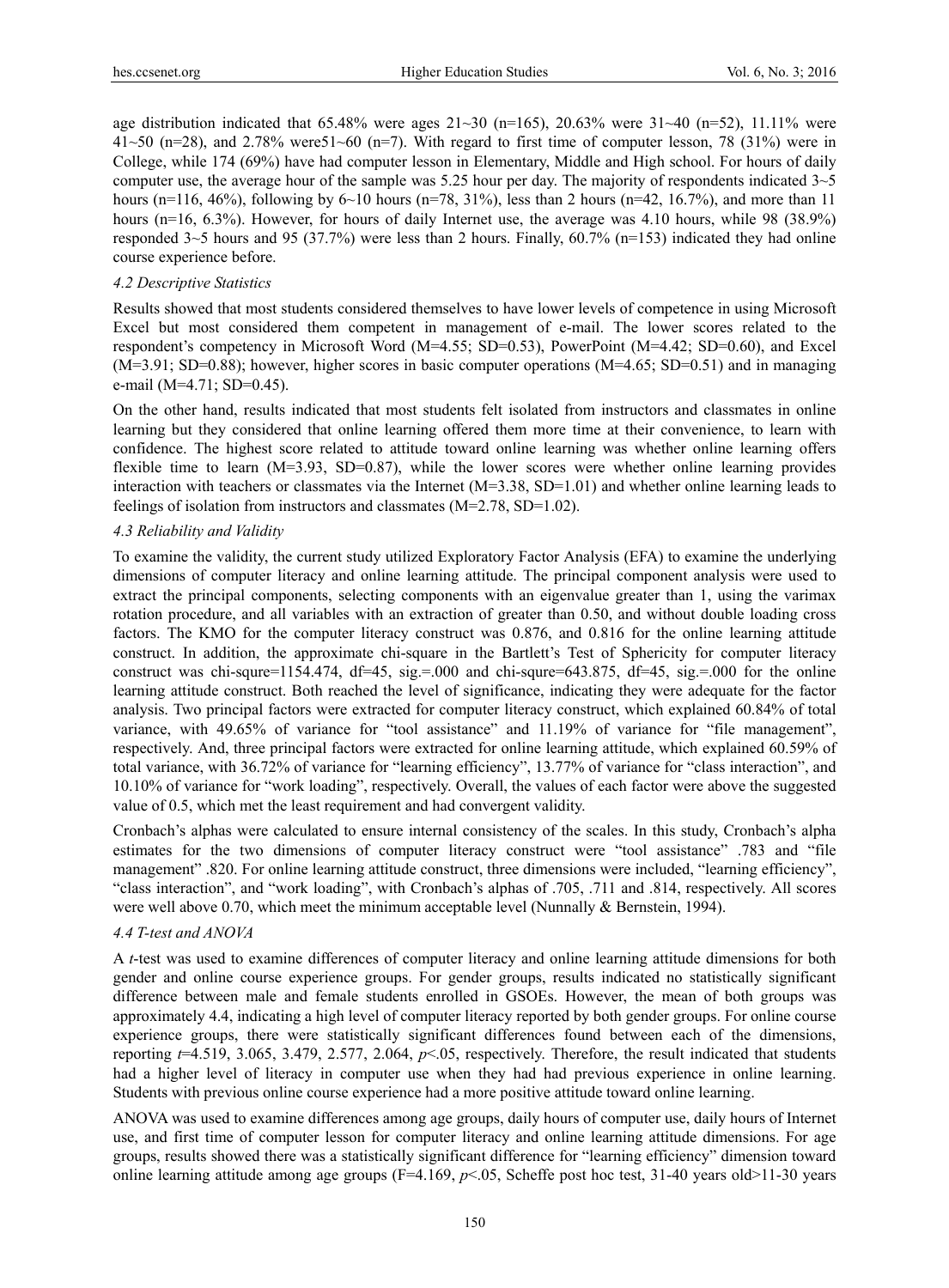old). For daily hours of computer use, results showed there were statistically significant differences for both dimensions toward computer literacy among each of groups (F=4.482,  $p$ <.05, Scheffe post hoc test, 6-10 hours > less than 2 hours; F=3.459, *p*<.05, Scheffe post hoc test, 6-10 hours>less than 2 hours ). For daily hours of Internet use, results showed there was a statistically significant difference for "tool assistance" dimension toward computer literacy among each of groups (F=4.261, *p*<.05, Scheffe post hoc test, 6-10 hours>less than 2 hours and 3-5 hours>less than 2 hours). For students' first time of computer lesson, results showed there was a statistically significant difference for "learning efficiency" dimension toward online learning attitude among each of groups  $(F=3.614, p<0.05)$ , Scheffe post hoc test, college>elementary school).

# *4.5 Correlations among the Variables*

In order to ensure that the measures of the latent variable were different from other latent variables, the discriminant validity was tested. To assess discriminant validity, the correlation matrix was used. The correlations among the variables in the constructs are presented in Table 1. Tool assistance was positively correlated with file management (r=.608, p<.01), learning efficiency (r=.343, p<.01), class interaction (r=.233,  $p<.01$ ), and work loading ( $r=.127$ ,  $p<.05$ ). File management was positively correlated with learning efficiency  $(r=251, p<01)$ . Learning efficiency was positively correlated with class interaction  $(r=567, p<01)$  and work loading ( $r=0.238$ ,  $p<01$ ). Class interaction was also positively correlated with work loading ( $r=0.367$ ,  $p<01$ ). However, no significant correlations were found between file management and class interaction, and between file management and work loading.

Table 1. Correlations among the variables

|          |                        | $^{(1)}$                 | (2)         | (3)                      | (4)                    | (5) |
|----------|------------------------|--------------------------|-------------|--------------------------|------------------------|-----|
| $^{(1)}$ | <b>Tool Assistance</b> |                          |             |                          |                        |     |
| (2)      | File Management        | $.608$ <sup>(**)</sup> ) |             |                          |                        |     |
| (3)      | Learning Efficiency    | $.343$ <sup>(**)</sup> ) | $.251$ (**) |                          |                        |     |
| (4)      | Class Interaction      | $.233$ <sup>(**)</sup> ) | .099        | $.567$ <sup>**</sup> )   |                        |     |
| (5)      | Work Loading           | $.127(*)$                | .052        | $.238$ <sup>(**)</sup> ) | $.367$ <sup>**</sup> ) |     |

#### *4.6 Discriminate Analysis*

In exploratory factor analysis, two principal components were extracted for computer literacy, named as tool assistance and file management. Further, this study examined discriminate analysis to further figure out the potential factor that has impact on subject's online learning experiences. The results show that Box's M=8.106, *P*=.054>.05, indicating the null hypothesis was accepted and the data meet the requirement for discriminate analysis. The outcomes in Table 3 presented Wilk's L.=.917,  $X^2=21.461$ ,  $P=.000<0.05$ , which mean the discriminant function had well effects for predicting. Second, the highest standardized canonical discriminate coefficient was tool assistance=.934, and the function of centroids indicated Yes=.240 and No=.371, respectively. As a result, it was suggested that subjects had online learning experiences were more likely to have higher level of computer literacy, such as competency of tool assistance using Microsoft Word, PowerPoint, Excel, multimedia hardware equipment, and Internet web browser.

Table 2. Mean and SD of variables of computer literacy towards online learning experience

| Factor          |      | Yes       | No   |           |
|-----------------|------|-----------|------|-----------|
|                 | М    | <b>SD</b> | M    | <b>SD</b> |
| Tool Assistance | 4.40 | .45       | 4.09 | .56       |
| File Management | 4.66 | .41       | 4.49 | .44       |

*Note*. \* p<.050.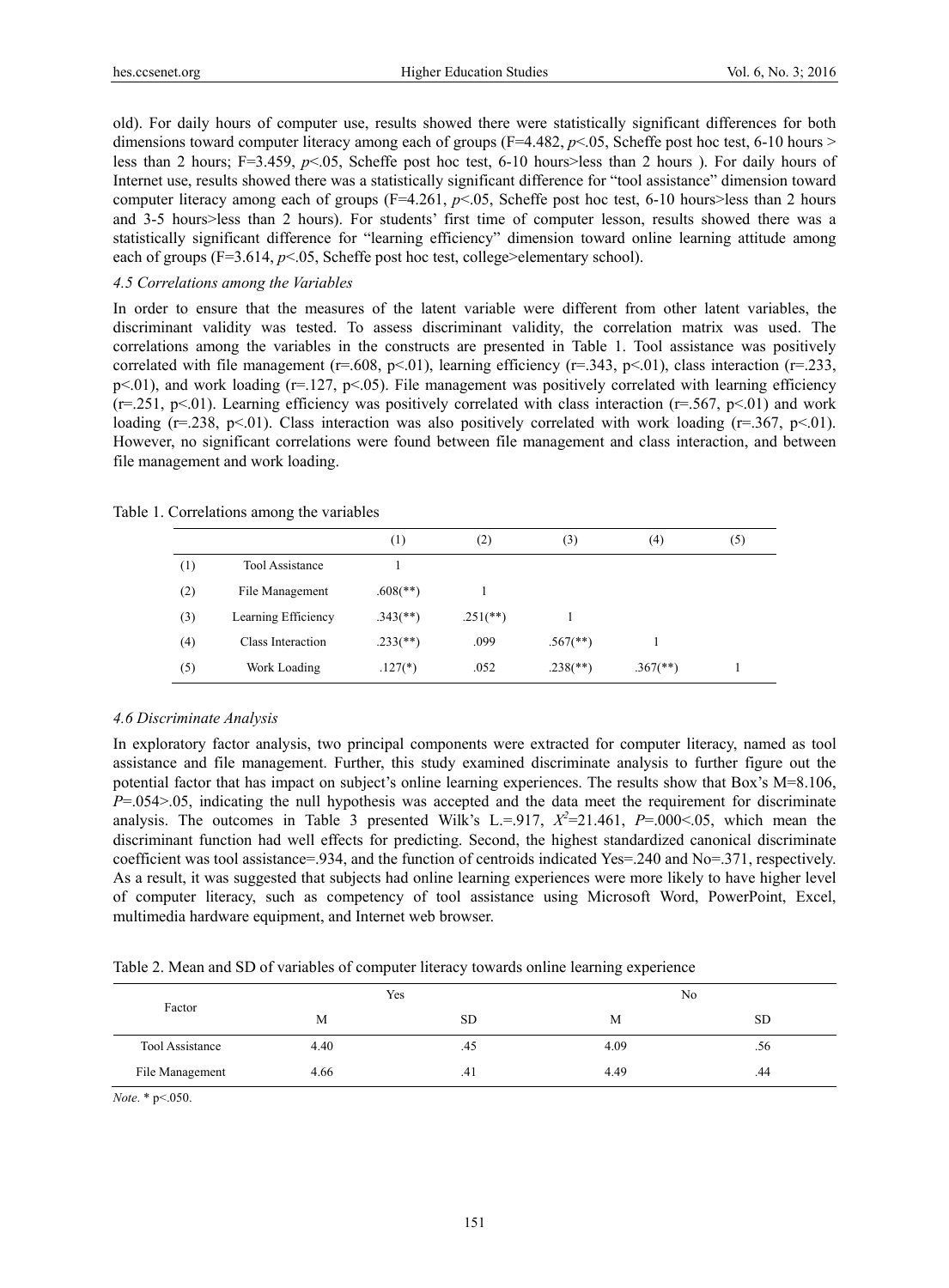| Factor          | Wilk's L. | $X^2$  |      | Discriminate<br>Coefficients | Structure<br>Coefficients |
|-----------------|-----------|--------|------|------------------------------|---------------------------|
| Tool Assistance | .917      | 21.461 | .000 | .934                         | .996                      |
| File Management |           |        |      | .106                         | .655                      |

|  |  |  |  |  | Table 3. Outcomes between variables of computer literacy towards online learning experience |
|--|--|--|--|--|---------------------------------------------------------------------------------------------|
|  |  |  |  |  |                                                                                             |
|  |  |  |  |  |                                                                                             |

In addition, three principal components were extracted for online learning attitude, named as learning efficiency, class interaction, and work loading. Then, the study use discriminate analysis to further figure out the potential factor that has impact on subject's online learning experiences. The results show that Box's M=6.068, *P*=.425 >.05, indicating the null hypothesis was accepted and the data meet the requirement for discriminate analysis. The outcomes in Table 5 presented Wilk's L.=.950,  $X^2$ =12.768,  $P$ =.005<.05, which mean the discriminant function had well effects for predicting. Second, the highest standardized canonical discriminate coefficient was learning efficiency=.764, and the function of centroids indicated Yes=.184 and No=.284, respectively. As a result, it was suggested that subjects had online learning experiences were more likely to have more positive online learning attitude, such as learning efficiency of providing systematic course as traditional classroom learning, offering more learning information than traditional classroom learning, and being more cost beneficial than traditional classroom learning.

Table 4. Mean and SD of variables of online learning attitude towards online learning experience

| Factor              |      | Yes |      | No        |
|---------------------|------|-----|------|-----------|
|                     | M    | SD  | M    | <b>SD</b> |
| Learning Efficiency | 3.83 | .66 | 3.56 | .56       |
| Class Interaction   | 3.41 | .69 | 3.20 | .64       |
| Work Loading        | 3.64 | .86 | 3.43 | .75       |

*Note.* \* p<.050.

Table 5. Outcomes between variables of online learning attitude towards online learning experience

| Factor              | Wilk's L. | $X^2$  |      | Discriminate<br>Coefficients | Structure<br>Coefficients |
|---------------------|-----------|--------|------|------------------------------|---------------------------|
| Learning Efficiency |           |        |      | .764                         | .924                      |
| Class Interaction   | .950      | 12.768 | .005 | .160                         | .699                      |
| Work Loading        |           |        |      | .329                         | .552                      |

Finally, one of purposes of current study was to examine the relationship between subject's level of computer literacy and online learning attitude. Using mean scores of total items of computer literacy, the study divided subject's level of computer literacy into high and low score groups. Moreover, a discriminate analysis was examined to figure out the potential factor that has impact on subject's level of computer literacy. The results show that Box's M=11.788, *P*=.071>.05, indicating the null hypothesis was accepted and the data meet the requirement for discriminate analysis. As outcomes in Table 7, it was presented Wilk's L.=.943,  $X^2$ =14.513, *P*  $=0.0025$ , which mean the discriminant function had well effects for predicting. Second, the highest standardized canonical discriminate coefficient was learning efficiency=.766 and the lowest was work loading=.110, and the function of centroids indicated High=.277 and Low=.262, respectively. As a result, it was suggested that subjects who have higher level of computer literacy were more likely to have more positive online learning attitude, such as work loading of without giving an extra burden on top of regular work schedule and without interfere family life. However, subjects who were in low score group of computer literacy were more likely to have more positive online learning attitude, such as learning efficiency of providing systematic course as traditional classroom learning, offering more learning information than traditional classroom learning, and being more cost beneficial than traditional classroom learning.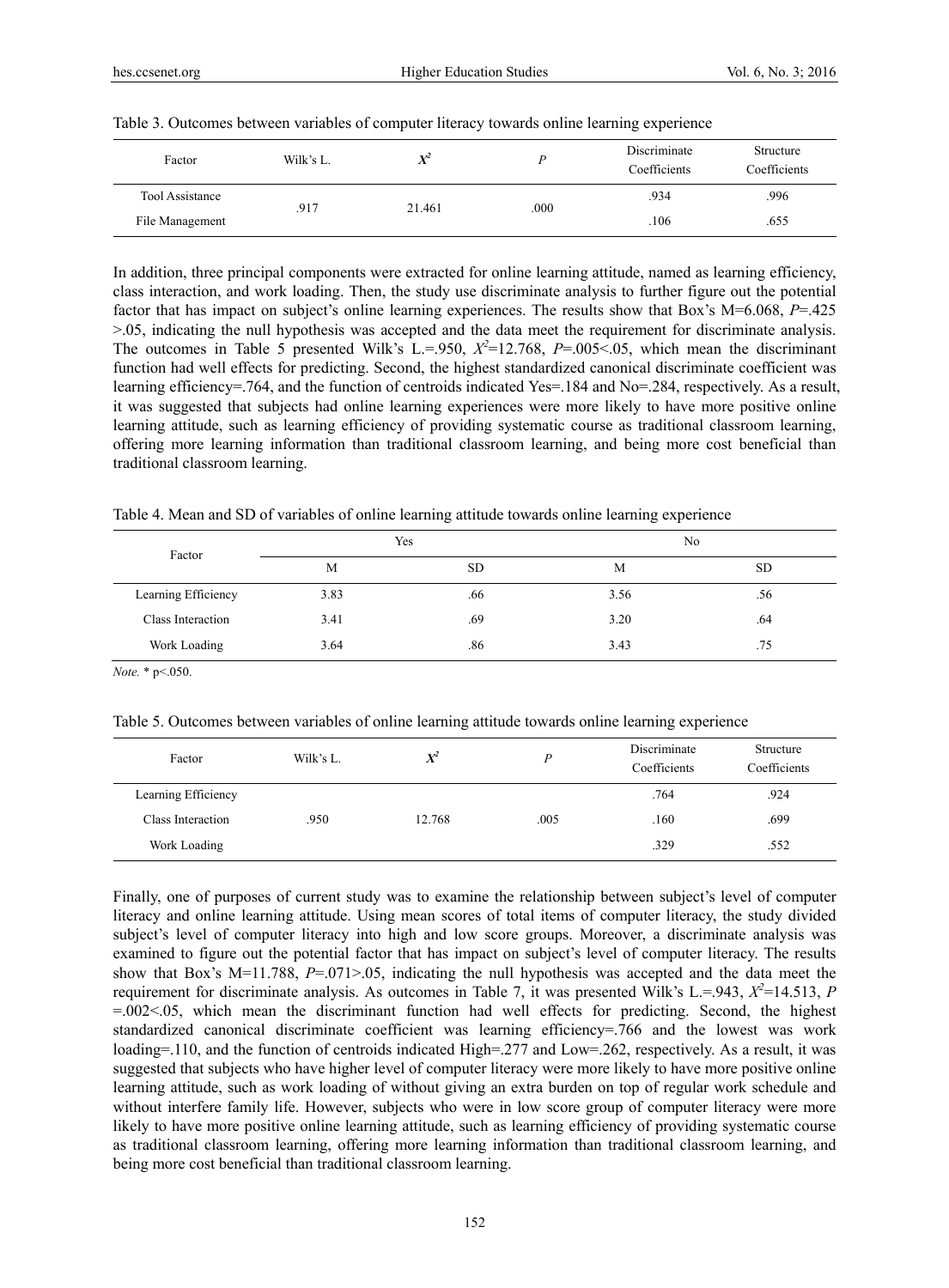| Factor              |      | High      |      | Low       |
|---------------------|------|-----------|------|-----------|
|                     | M    | <b>SD</b> | M    | <b>SD</b> |
| Learning Efficiency | 3.59 | .57       | 3.87 | .68       |
| Class Interaction   | 3.21 | .31       | 3.46 | .72       |
| Work Loading        | 3.52 | .74       | 3.60 | .91       |

#### Table 6. Mean and SD of variables of online learning attitude towards level of computer literacy

*Note.* \* p<.050.

Table 7. Outcomes between variables of online learning attitude towards level of computer literacy

| Factor              | Wilk's L. | $X^2$  |      | Discriminate<br>Coefficients | Structure<br>Coefficients |
|---------------------|-----------|--------|------|------------------------------|---------------------------|
| Learning Efficiency |           |        |      | .766                         | .951                      |
| Class Interaction   | .943      | 14.513 | .002 | .385                         | .735                      |
| Work Loading        |           |        |      | $-.110$                      | .209                      |

# **5. Discussion and Conclusion**

The results indicated that these GSOE students in Taiwan obtained high scores in computer literacy (mean 4.43 of 5.00). Not surprisingly, students who spent more time on the computer and more hours on the Internet reported better computer skills. This association may relate to familiarity with computers and the applicability of computer facilities. According to itemized analysis of the survey items, the score for basic computer skills for dealing with e-mail was the highest, which most likely resulted from the popularity of computers and the Internet and the fact that e-mail has become a fast and convenient method to communicate. In addition, those who had attended online courses reported higher computer literacy than those who had not done so. Those students with greater computer literacy may be more willing to participate in online courses.

Accordingly, most respondents (204 of 252) reported that online learning offers an environment that enhances confidence and provides a more flexible approach to learning when compared to traditional classroom learning. However, these GSOE students in Taiwan had only a weak positive online learning attitude, which suggests that learners may have held some resistance to the concept of online learning. This finding may reflect the current educational policies in Taiwan and the relatively infrequent offering of online learning in comparison to traditional courses. A majority of the respondents (134 of 252) stated that online learning gave them a sense of being isolated. Students who have participated in online learning may be drawing on past experience, and those without such experience may hold these views as stereotypical of online learning. Students who are more familiar with traditional learning may prefer that format because it allows them to interact directly with teachers.

The findings suggest that computer skill and knowledge form an important foundation for online learning courses. There was no statistically significant difference between online learning attitude of male and female students enrolled in GSOEs in Taiwan. The finding suggests that gender factors have no impact on attitude toward online learning. The results of this study agree with similar studies finding no significant difference in attitude toward computer Internet between males and females (Huang, 2000; Huang, 2002). The result suggests that student age is not a factor in attitude toward online learning. The finding is different from that of similar studies, in which age was related to attitude towards computer technology (Comber, Colley, Hargreaves, & Dorn, 1997). Perhaps, since online learning is a recent development in Taiwan, it would be interesting to see whether the age difference has no impact when online learning is no longer new.

Quality online learning depends on the interaction and participation of the learners, as is the case with traditional classroom instruction. There is also evidence that online learning is socially isolating. Therefore, it may be the case that successful online learners must be self-driven and that those who are not self-motivated may be unsuccessful in an online learning environment. According to the findings, the hours of using a computer related positively to online learning attitudes, whereas the hours of access the Internet related negatively to online learning attitudes. This suggests that the purpose of Internet usage is distinct from the purposes and skills involved in online learning. Thus, students who spend more time on the Internet may not be engaged in anything analogous to learning; instead, they may be spending their time purely for entertainment purposes, leading to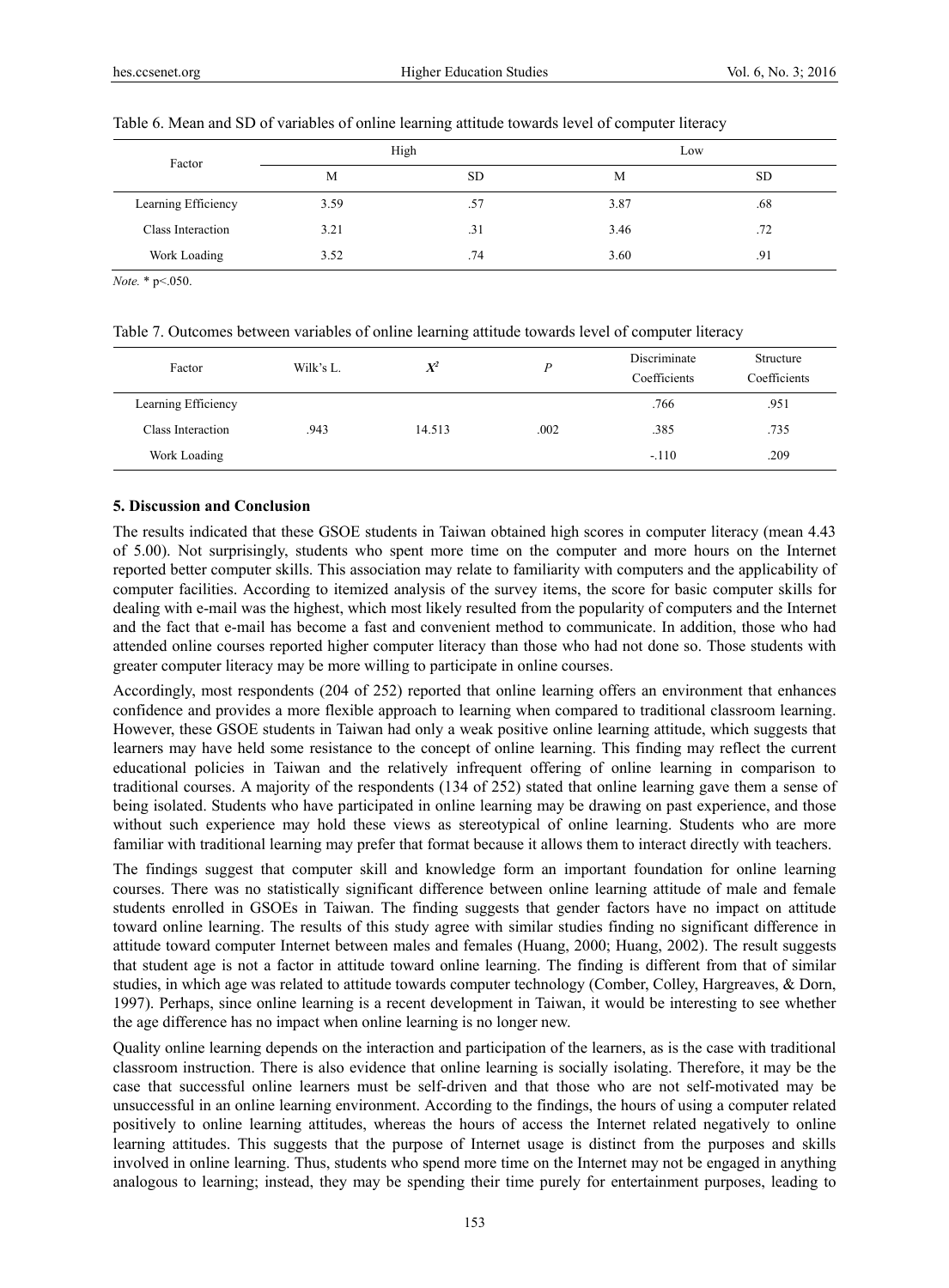negative attitudes towards using computer technology for online learning.

### **6. Managerial Implication**

The results provide a rationale for school administrators or program designers to make curricular plans for a variety of learning environments. With the influences of globalization and progressive technology, powerful and diverse information continues to influence daily life. It is therefore critical to promote lifelong learning for the renewal and advancement of personal knowledge for the benefit of the individual and society as a whole. The development of online courses must incorporate learners' computer literacy and online learning attitudes. At the same time, training in online education should be offered both to attract more students and to increase the efficiency and effectiveness of online courses. Also, the quality of online course content and instructors should be improved. If students are satisfied with online courses, they may be more motivated to learn. A student who is satisfied and who has a good attitude toward online learning may be more likely to continue learning online. In addition, constructing a flexible learning environment can address student concerns regarding online instruction, such as the reluctance to work in isolation from the instructor.

# **7. Suggestion and Future Direction**

Future studies could replicate this study using a different population. Online learning may apply to teachers at all levels, students of non-computer-related departments, and staff in administrative roles at schools. Rather than investigating GSOE students alone, persons in other roles should have the opportunity to have contact with issues related to online learning. Furthermore, research methods such as qualitative or action research can be employed for a more holistic understanding regarding the issue of online learning. Issues related to online learning will lessen over time as stakeholders develop a more positive attitude toward the use of technology in education. It seems clear that online learning is destined to become an optimal method of education in the modern global society.

# **References**

- Al-adwan, A., & Smedley, J. (2012). Implementing e-learning in the Jordanian higher education system: Factors affecting impact. *International Journal of Education and Development Using Information and Communication Technolog*y, *8*, 125-135.
- Allen, M., Bourhis, J., Burrell, N., & Mabry, E. (2002). Comparing student satisfaction with distance education to traditional classrooms in higher education: A meta-analysis. *American Journal of Distance Education*, *16*(2), 83-97. http://dx.doi.org/10.1207/S15389286AJDE1602\_3
- Anderson, C. L., & Petch-Hogan, B. (2001). The impact of technology use in special education field experience on preservice teachers' perceived technology expertise. *Journal of Special Education Technology*, *16*(3), 27-39.
- Billings, D. M., Ward, J. W., & Penton-Cooper, L. (2001). Distance learning in nursing. *Seminars in Oncology Nursing*, *17*(1), 48-54. http://dx.doi.org/10.1053/sonu.2001.20419
- Casini, M., Prattichizzo, D., & Vicino, A. (2003). The automatic control telelab: A user-friendly interface for distance learning. *IEEE Transactions on Education*, *46*, 252-257. http://dx.doi.org/10.1109/TE.2002.808224
- Castro, M., Africa, L. R., Clara, P. M., Colmenar, A., Mora, C., & Yeves, F. (2001). Examples of distance learning projects in the European community. *IEEE Transactions on Education*, *44*, 406-411. http://dx.doi.org/10.1109/13.965791
- Chen, H. W. (2005). *Applying e-learning in classroom instruction: An investigation of the effects on learning performance and learner's behavior* (Unpublished master's thesis). National Kaohsiung Normal University, Kaohsiung, Taiwan.
- Chiang, L. C. (2002). *Development and application of the indicators for assessing learning management system of Web-based instruction: A case study of the institute for information industry's good2u* (Unpublished master's thesis). National Taiwan Normal University, Taipei, Taiwan.
- Chou, S. W., Sun, S. Y., & Ju, S. M. (2000). Application of distance learning: An exploratory study of teachers and students in vocational education. *Chung Hua Management Review*, *3*, 123-134.
- Cobb, K. L., & Mueller, C. L. (1998). Evaluation of graduate nursing students in a virtual classroom. *Nurse Educator*, *19*(2), 10-14.
- Collins, C., Buhalis, D., & Peters, M. (2003). Enhancing SMTEs' business performance through the Internet and e-learning platforms. *Education and Training*, *45*, 483-494. http://dx.doi.org/10.1108/00400910310508874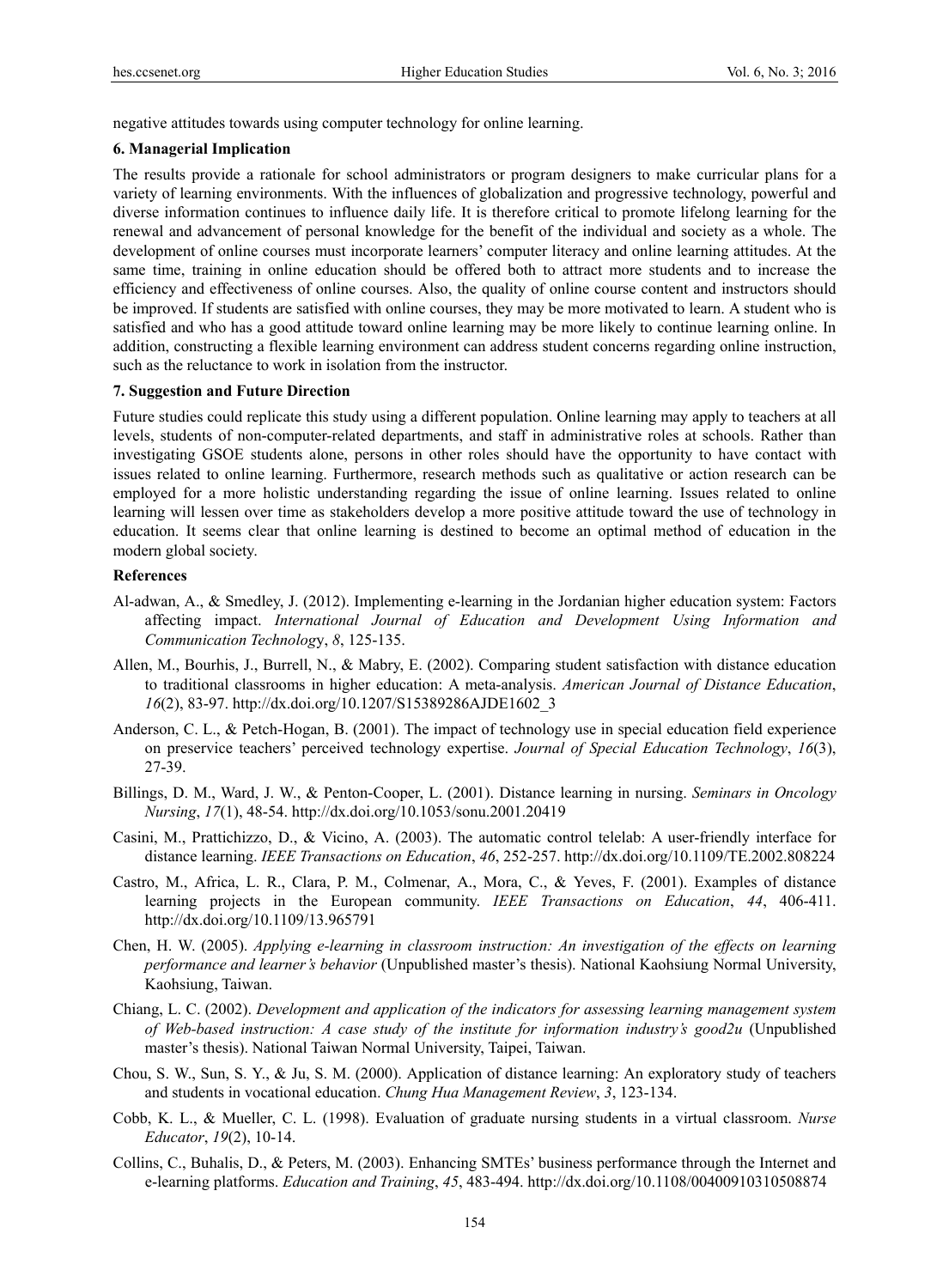- Comber, C., Colley, A., Hargreaves, D. J., & Dorn, L. (1997). The effects of age, gender and computer experience upon computer attitudes. *Educational Research*, *39*(2), 123-133. http://dx.doi.org/10.1080/0013188970390201
- Dillon, A., & Gabbard, R. (1998). Hypermedia as an educational technology: A review of the quantitative research literature on learner comprehension, control, and style. *Review of Educational Research*, *68*, 322-349. http://dx.doi.org/10.3102/00346543068003322
- Fabos, B., & Young, M. D. (1999). Telecommunication in the classroom: Rhetoric versus reality. *Review of Educational Research*, *69*, 217-259. http://dx.doi.org/10.3102/00346543069003217
- Federico, P. A. (2000). Learning styles and student attitudes toward various aspects of network-based instruction. *Computers in Human Behavior*, *16*, 359-379. http://dx.doi.org/10.1016/S0747-5632(00)00021-2
- Haythornthwaite, C., Kazmer, M., & Robins, J. (2000). Community development among distance learners: Temporal and technological dimensions. *Journal of Computer Mediated Communication*, *6*(1). Retrieved December 6, 2006, from http://jcmc.indiana.edu/vol6/issue1/ haythornthwaite.html http://dx.doi.org/10.1111/j.1083-6101.2000.tb00114.x
- Her, C. C. (1999). *A study of teachers' network literacy in the central area of Taiwan* (Unpublished master's thesis). National Taichung University, Taichung, Taiwan.
- Hobbs, D. L. (2002). A constructivist approach to Web course design: A review of the literature. *International Journal on E-Learning*, *1*(2), 60-65.
- Huang, Y. C. (2000). *A study of teachers' information literacy and usage of related equipment in Taipei public elementary schools* (Unpublished master's thesis). National Taiwan Normal University, Taipei, Taiwan.
- Huang, Y. P. (2002). *A study of the network literacy and network usage of elementary school students*  (Unpublished master's thesis). National University of Tainan, Taiwan.
- Jayasuriya, R., & Chapman, R. (1997). Computerized information systems in community nursing: Factors related to computer skills and computer training. *Informatics in Healthcare Australia*, *6*(5), 191-196.
- Jou, M., & Wu, Y. S. (2012). Development of a web-based system to support self-directed learning of micro-fabrication, technologies. *Educational Technology & Society*, *15*, 205-213.
- Kenny, A. (2000). Untangling the Web barriers and benefits for nurse education: An Australian perspective. *Nurse Education Today*, *20*, 381-388. http://dx.doi.org/10.1054/nedt.1999.0440
- Lai, C. Y. (2002). *A study on teachers' computer literacy on industrial vocational high school in Taiwan* (Unpublished master's thesis). National Changhua University of Education, Changhua, Taiwan.
- Lee, Y. H., & Chen, N. S. (2000). Group composition methods for cooperative learning in Web-based instructional systems. In *Proceedings of 8th International Conference on Computers in Education/International Conference on Computer Assisted Instruction 2000* (pp. 1535-1538). Hsinchu, Taiwan: National Tsing Hua University.
- Lin, C. C., & Cheng, C. W. (2001). Cooperation learning and problem solving: Develop problem solving centered in Web-based collaborative learning. *Information and Education*, *85*, 55-62.
- Nunally, J. C., & Bernstein, I. H. (1994). *Psychometric theory* (3rd ed.). New York: Mcgraw-Hill.
- Richard, C., Overbaugh, O., & Shin, Y. L. (2006). Student characteristics, sense of community, and cognitive achievement in Web-based and lab-based learning environments. *Journal of Research on Technology in Education*, *39*, 205-223. http://dx.doi.org/10.1080/15391523.2006.10782480
- Sanders D. W., Alison, I., & Morrison, S. (2001). Student attitudes toward Web-enhanced instruction in an introductory biology course. *Journal of Research on Computing in Education*, *33*, 251-262. http://dx.doi.org/10.1080/08886504.2001.10782313
- Shih, M. C. (2000). *A study on relevant factors of computer learning achievement of junior high school students* (Unpublished master's thesis). National Taiwan Normal University, Taipei, Taiwan.
- Simonson, M. R., Smaldino, S., Albright, M., & Zvacek, S. (1999). *Teaching and learning at a distance: Foundations of distance education*. Upper Saddle River, NJ: Prentice-Hall.
- Terrell, S. R. (2002). The effect of learning style on doctoral course completion in a Web-based learning environment. *Internet and Higher Education*, *5*, 345-352. http://dx.doi.org/10.1016/S1096-7516(02)00128-8